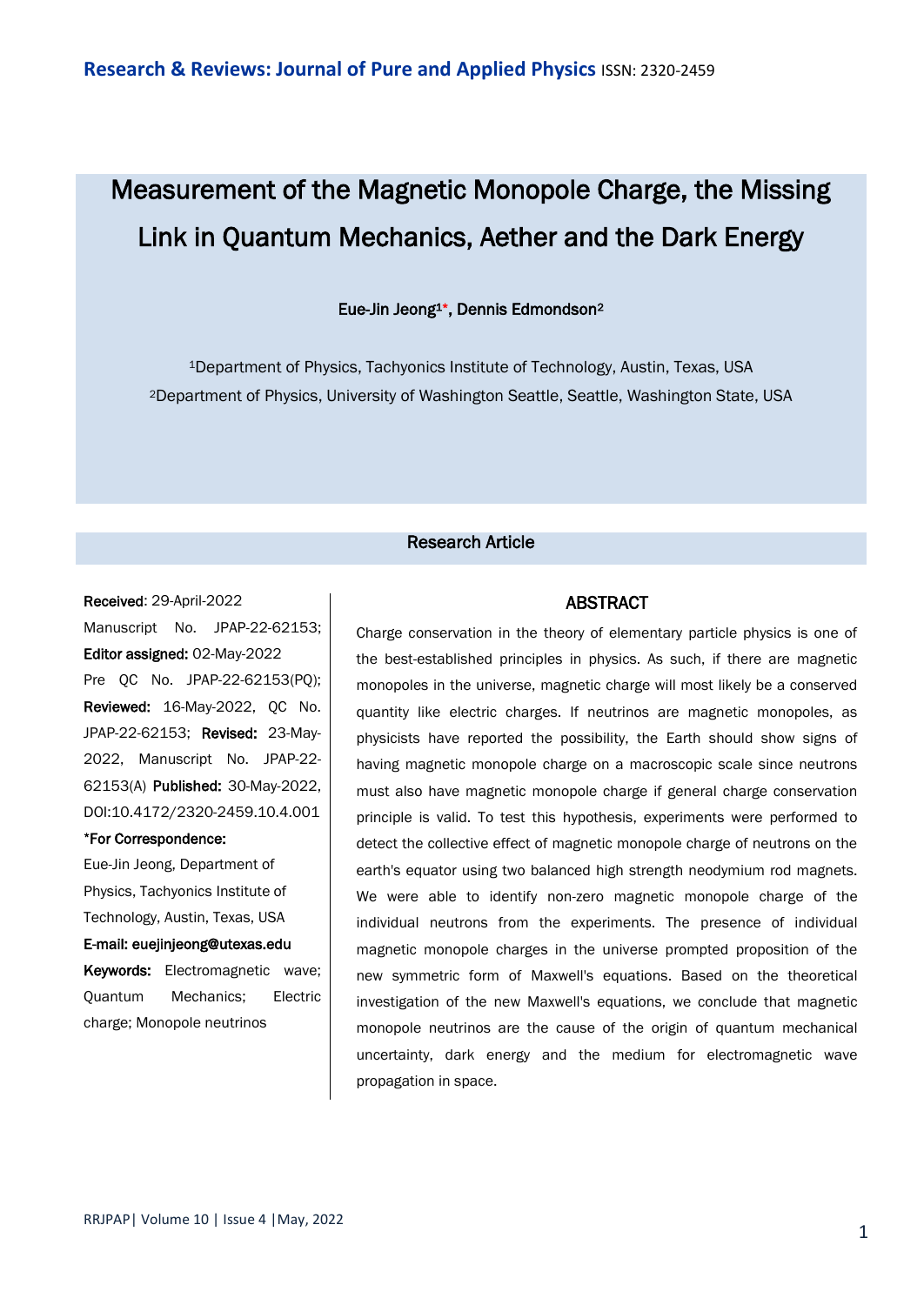#### INTRODUCTION

In 1931 P.A.M. Dirac theorized that for an electric charge to be quantized, a magnetic monopole must exist  $[1]$ . Years later, in 1974, Polyakov and t' Hooft discovered that the existence of monopoles follows from quite general ideas about the unification of the fundamental interactions  $[2,3]$ .

Other pioneers in the field, Alan Chodos, E. Recami, O.M.P. Bilaniuk, V.K. Deshpande and O.M.P. Bilaniuk, E.C.G. Sudarshan had discussed the possible existence of tachyons. Some GUTs, such as Pati-Salam model and superstring theory, predicted the existence of magnetic monopoles as well. E. Ricami and J.J. Steyaert [4-11] discussed the possibility of neutrinos being tachyonic magnetic monopoles.

Recently the joint experimental team of UK, South Africa, Spain, France, and Brazil [12], published reporting that the lightest neutrinos have an upper bound mass of 0.086 with 95% confidence level. However, stationary neutrinos have not been detected either directly or indirectly, which is necessary to prove neutrinos are de facto ordinary matter particles. Also, there is no evidence of right handed neutrinos which are most likely to be observed if neutrinos can be stationary. Neutrinos have the unusual property of the mass oscillation between flavors which has not been observed in the electron families. Therefore the questions of whether neutrinos are tachyons, whether there are magnetic monopoles in the universe, and/or whether neutrinos are both tachyons and magnetic monopoles is still one of the great mysteries of the universe.

In conventional nuclear beta decay processes, a neutron decays into a proton, electron, and an anti-neutrino as follows.

$$
{}_{0}^{1}n \rightarrow {}_{1}^{1}p + {}_{-1}^{0}e + {}_{0}^{0}\overline{V}_{e}
$$
 (1)

The electric charge and baryon number are conserved in the process, while the neutrino carries the left-over energy and momentum. In this form of weak decay, the neutrino is an inactive subatomic particle because it does not have any type of charge and once it loses its energy there is no interaction of the neutrino with other particles, which is unusual from utilitarian philosophical perspective especially considering the massive number of their presence in the universe.

In this report, we present new experimental evidence that neutrinos are light magnetic monopoles by measuring the Earth's magnetic monopole charge originated from the massive number of neutrons based on the general charge conservation principle in particle physics.

#### MATERIALS AND METHODS

#### Experimental principle

Test bar magnets: There are substantial numbers of neutrons in the atomic elements on Earth in their composite nuclear structures. In essence, the task of measuring the magnetic monopole charge of neutrino becomes the task of measuring the Earth's magnetic monopole charge of neutrons based on the assumption that the magnetic charge is conserved.

If a well-balanced long cylindrical high strength test magnet having a pivot at its midpoint is placed in the horizontal position near the equatorial surface of the earth, the assembly will tilt toward one side or the other depending on the polarity and the strength of the Earth's magnetic monopole charge.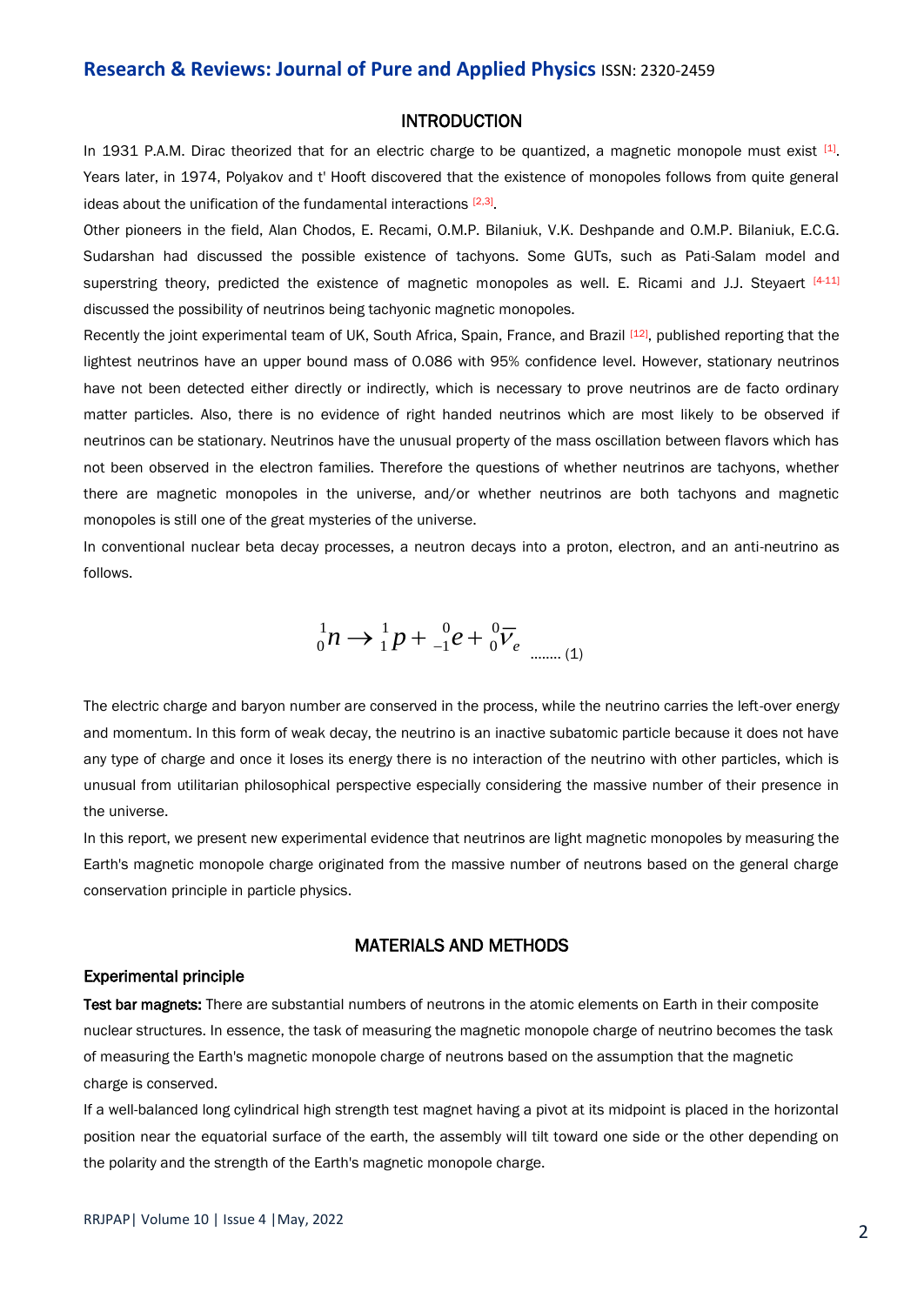The measurements was conducted separately by using two long permanent test bar magnets made of even number of stacked up cylindrical disc neodymium magnets. The two bar magnets have different magnetic strength, diameters and lengths of long cylindrical form. The center of the bar magnet was placed on the pivot of a tightened string made of nonmagnetic material with negligible thickness to ensure minimum torque resistance on the test rod magnet to minimize obscuring the experimental data. Any minute tilting force on the sensor magnets is measured on the horizontal position using the precision micro scale to reflect the collective magnetic monopole charge of the neutrons on Earth.

Optimum geographical location for the experiment: The most critical task in the experiment is to separate the effect of Earth's dipole geomagnetic field on the balance of the detector magnet for the accurate measurement of the magnetic monopole charge of the Earth. Hence, it becomes a critical issue to choose the right location on the surface of the Earth to minimize the geomagnetic effect from getting into the measurement. As shown in Figures 1 and 2, the location near the equator is necessary to avoid any vertical component of the dipole geomagnetic field getting into the data in the first order [13,14]. Also, if the Earth had perfectly even density and uniform surface, any location near the equator would be acceptable in the second order. However the presence of deep sea ocean which is filled with water that has very low density of neutrons, high mountains that has large concentration of neutrons above the ground and volcanoes that has irregular density of underground matter can cause unnecessary errors in the measurement of the Earth's magnetic monopole field. Therefore, we decided to choose Cuenca as the location to perform the experiment since Quito is too close from the two volcanoes one in Pichincha 24 Km in the north and Cotopaxi 50 Km in the south. Cuenca is located 450 Km south of Cotopaxi and 104 Km east of the Pacific Ocean which is considered reasonably far outside of the geographical aberration. Although the satellite measurement of the earth magnetic field has consistently remained minimum in the region of Peru in South America instead of the equatorial region in Ecuador, the accurate angular orientation of the Satellite measured geomagnetic field is not known or specified. Therefore, the vertical component of the measured geomagnetic field strength is not separately reflected in the satellite data. Also, the quadrupole geomagnetic field strength is generally known to be less than 10 percent of the dipole magnetic field and, as such, in combination with a possible geographical misplacement, the systematic error in the measurement is less than. It is also noted that experimental satellites haven't found a region on earth where the measured geomagnetic field is zero.

Precision balancing of the test bar magnets: The next critical factor is to balance the weight of the each halves of the bar magnet on both sides of the pivot because unless the test magnets are precisely balanced including the magnetic field strength, weights and length, measurement of the earth's magnet monopole strength would be inaccurate. The problem of balancing the weight of the bar magnet is that beside the actual weight due to the mass, there are magnetic forces affecting the measurement. This is achieved in the first order by choosing the identical number of uniform sized disk magnets on both sides and second by selecting four disk magnets that have the magnetic strength of measured by the precision magneto meter and place them at the end of each of the bar magnets since there are measurable differences within in the field strength among the disk magnets. Since the thickness and radius of each disk magnets are factory set, the accuracy of the length and weight of the both side of the bar magnets are extremely high with less than of difference. The third step calibration is done by measuring the weight of each halves of the bar magnet by placing each separately in vertical position on the micro scale with N pole side down and by compensating any minute difference in weight by adding ten milligram range of weight in the middle of the lower weight side of the bar magnet. After the adjustment, both sides of the bar magnet turned out to have the mass, length and magnetic field strength at the end within the error of  $\pm$  5%.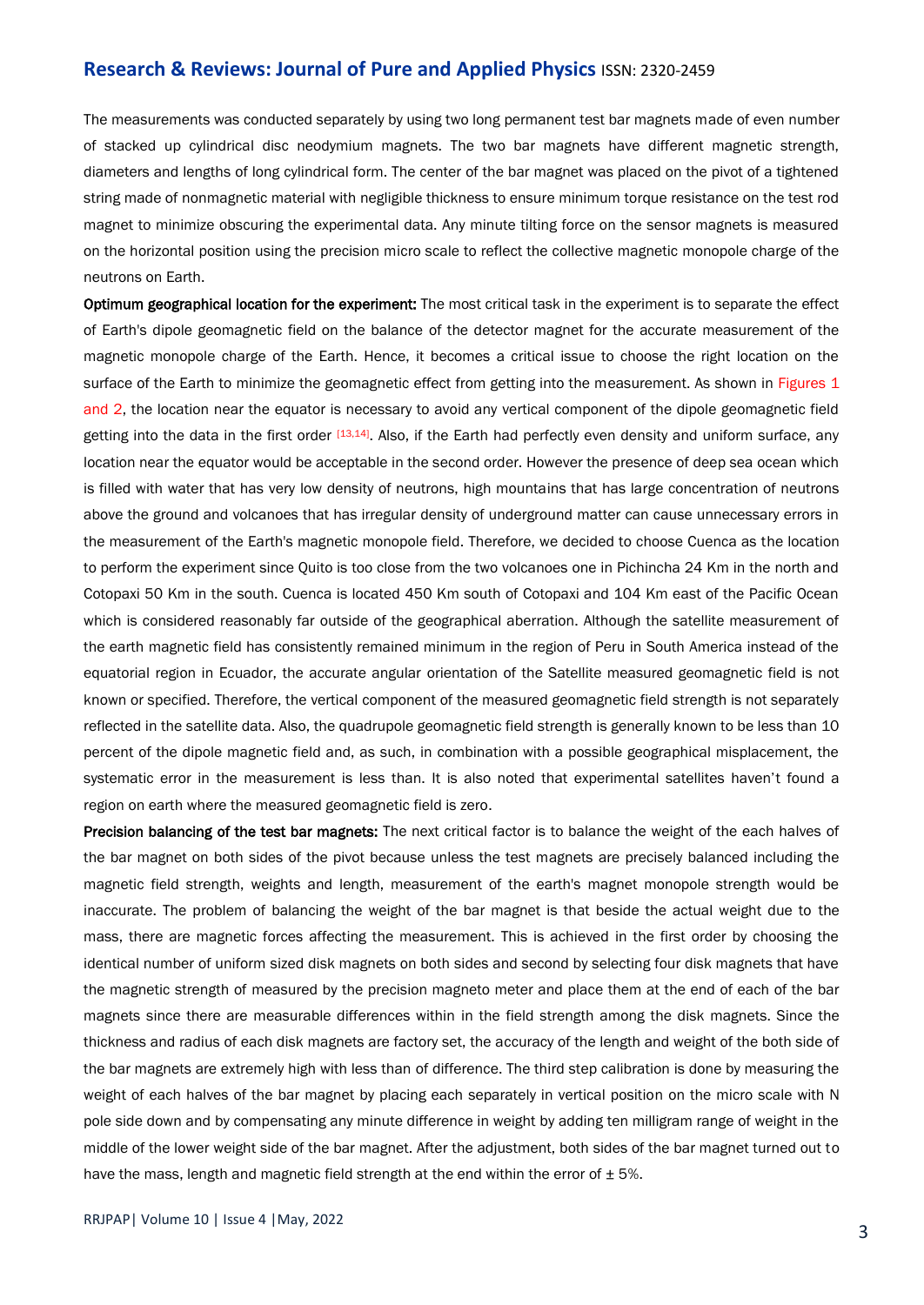#### Measurement and analysis of experimental data

Details of the experiment: We chose the location (2.899350°S, 78.989264°W) in Cuenca Ecuador, a city close to the equator with high plateau, equipped with two sets of long neodymium cylindrical bar magnets, a precision magnetometer (WT10A), and a precision digital micro scale (AMOTGR 2001). One of the assembled neodymium magnets has the length of 19 cm and the diameter of 10 mm, where both sides have magnetic fields of the same magnitude measured by the precision magnetometer, and the other neodymium dipole magnet has the length of 16.6 cm and the diameter of 12 mm shown in Table 1. The earth as a monopole magnet is expected to exert magnetic force on these test magnets by pulling down on one side and pushing up the other when the balanced dipole magnet is placed horizontally resting on a tightened string of negligible thickness.

Figure 1. Curved Earth's geomagnetic field lines relative to the surface of the Earth.



Figure 2. Close up depiction of the Earth's geomagnetic field lines.



If consistent measurable tilting occurs on the two different precision balanced magnetic monopole sensors near the equator, it indicates that the earth has magnetic monopole charge stemming from the accumulative magnetic monopole effect of its neutrons.

The close up depiction of the geomagnetic field lines in Figure 2 Shows that in the northern and southern hemispheres, there is strong vertical component of the geomagnetic field because the geomagnetic field lines converge toward the poles and it is no longer horizontal to the surface of the Earth except near the equator. This vertical component of the geomagnetic field cannot be distinguished from the central monopole magnetic field originated from the neutrons of the Earth in the measurement and this is the reason we chose the equatorial region of the earth to perform the experiment.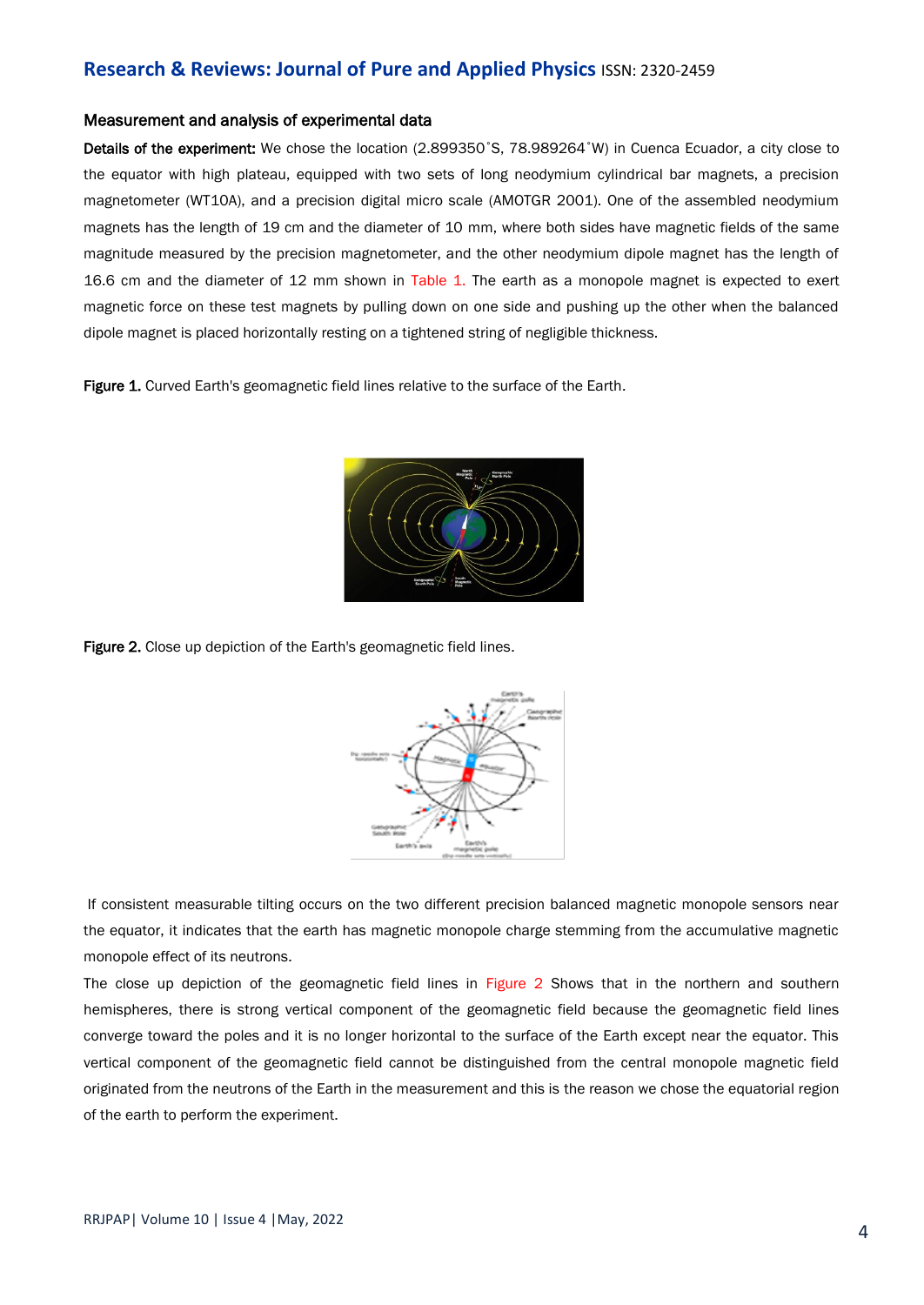The measurement of the magnetic field on the ground of the earth also has the specific advantage that the data are not affected by the parasitic magnetic field in the ionosphere caused by the solar wind and ionized particles along the path of the satellite.

The basic equation of the force between two different permanent magnet poles and is given by

$$
F = \frac{\mu_0 q_{m1} q_{m2}}{4\pi r^2}
$$
 (2)

This is formally equivalent to the equation for the force between two different electrostatic charges [15]. To determine the magnetic strength of the test magnet is measured at the moment when each halves of the full length of the test magnets are pulled to be separated at the preset separation gap distance. From the randomly chosen separation distances of 5.2 mm and 5.1 mm, 1.2 kg and 0.65 Kg of weight equivalent horizontal magnetic pulling forces were measured respectively in Equation (5).

$$
F_1 = \frac{\mu_0 q_m q_m}{4\pi r_1^2}
$$
 ...... (3)

To estimate the magnetic charge strength of the two test magnets. It was determined that using this method to measure the strength of each magnetic pole is more direct and reliable than using the result of magnetic flux density measured by Gauss meter and convert it into the magnetic charge strength using the mathematical relation. This method avoids the calibration dependency error caused by the magnetometers that use the strength of the earth's geomagnetic field that changes depending on time and location for calibration.

The next step is to measure the strength the magnetic force from monopole charge of the earth and calculate the estimated number of neutrons in the entire earth to obtain the single magnetic monopole charge of the individual neutron and subsequently that of the individual neutrinos.

For the total magnetic monopole charge  $\mathcal{Q}_m$  of the Earth, the tilting force due to the interaction between the Earth magnetic monopole and the dipole magnet placed on the horizontal pivot at the center is given by

$$
F_2 = \frac{2\mu_0 q_m Q_m}{4\pi R^2}
$$
 ...... (4)

The factor of 2 comes from the two sides, one from the attractive force between N-S and the other from the repulsive force between N-N on the opposite side of the test magnet. The elevation at the test site in the city of Cuenca Ecuador is 2.56 km above sea level. Therefore,  $R = (6368 + 2.56) Km$  and the downward tilting weights measured repeatedly at the horizontal position of the magnets turned out to be  $^{(0.78\pm 0.04)}s$  and  $(0.52\!\pm\! 0.03)g$   $_{,}$  respectively, on the digital micro scale for the two test magnets.

#### Measurement and relevant data

Table 1. The measurement of the magnetic field on the ground of the earth.

| <b>Rod Magnet</b> | Length  | <b>Diameter</b> | F <sub>1</sub>    | r <sub>1</sub>   | F2     | Bo     | Weight R/L |
|-------------------|---------|-----------------|-------------------|------------------|--------|--------|------------|
| Rod Magnet 1      | 16.6 cm |                 |                   |                  |        |        | 71.83      |
|                   |         | <b>12 mm</b>    | 1.2 <sub>ke</sub> | $5.2 \text{ mm}$ | 0.78 g | 454 mT | g/71.84 g  |
| Rod Magnet 2      | 19 cm   | 10 mm           |                   |                  |        |        | 56.83      |
|                   |         |                 | $0.65$ kg         | $5.1 \text{ mm}$ | 0.52g  | 413 mT | g/56.85 g  |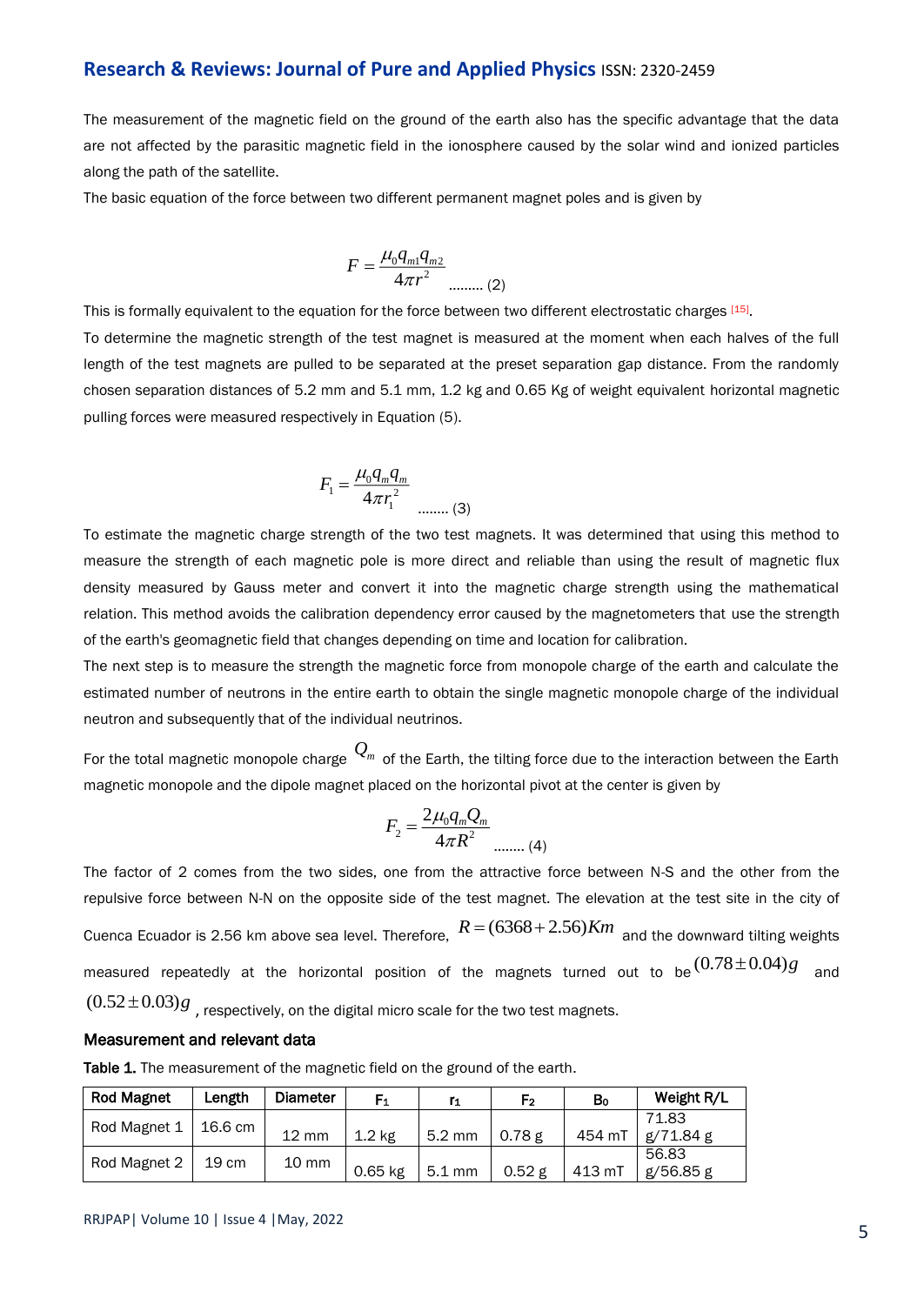…….(5)

The South Pole sides of the magnets were pulled down consistently for both test Rod Magnet1 and Rod Magnet 2, indicating that the Earth is north magnetic monopole. "Weight R/L" is the weight of half of the each test magnet separately measured before assembling the two halves into the full length.

Total magnetic monopole charge from the earth: Using the data collected after repeated measurements, we found  $\mathcal{Q}_m$  = (2.75  $\pm$  0.14) $\times 10^{16}$ Weber  $\,$  for the Earth's monopole magnetic charge of the north kind measured by Rod

Magnet 1 and  $Q_m = (2.54 \pm 0.13) \times 10^{16}$  *Weber* for the same north kind measured by Rod Magnet 2. The average of the two measured values  $Q_m = (2.65 \pm 0.13) \times 10^{16}$  *Weber* is determined for the north magnetic monopole charge of the Earth.

The reason for employing the two different sets of test magnets was to eliminate spurious experimental results when only a single set of test magnets is used. The two permanent magnet bars are not of the same brand or of the same diameter or the length. Despite the deliberate choice of the two entirely different sets of test magnets, the experimental results were unexpectedly close from each other.

To estimate the magnetic field at the surface of the earth stemming from the measured magnetic charge of the earth  $Q_m = (2.65 \pm 0.13) \times 10^{16}$ Weber<br>at the distance  $R = (6368 + 2.56)$ Km we use the magneto static force equation (2)

$$
F = \frac{\mu_0 Q_m q_m}{4\pi r^2}
$$
 (6)

Where  $\mathcal{Q}_m$  represents the total magnetic charge of the earth and  $q_m$  a test magnetic monopole charge placed on the surface of the earth, and since  $\mu_0/4\pi$   $=$   $10^{-7}$  , the magneto-static force is given by

$$
F = 10^{-7} \frac{2.65 \times 10^{16} \times q_m}{(6370.56 \times 10^3)^2} = 65.3 \mu T \times q_m
$$

This result shows that the strength of the magnetic monopole field at the surface of the earth at the equator due to the magnetic monopole charge of the earth is estimated to be around  $65.3\mu T$  . The past measurement [16] of the earth's geomagnetic field from SWARM satellite was in the range between  $^{25\mu T}$  near the equator and  $^{65\mu T}$  near the pole. The satellites were actually measuring both the Earth's magnetic monopole and the geomagnetic dipole field together at the orbit since there are no means to measure them separately. The Earth's magnetic monopole field strength adjusted at the height of 510 Km above the sea level is about  $^{56\mu T}$  according to the result (7). This is very close to the generally accepted Earth magnetic field strength  $^{50\mu T}$  measured from the satellites. Since the two methods of the earth magnetic field measurement are completely independent from each other, the agreement in the order of the magnitude of the earth magnetic field strength at the equator is considered significant. It is noted that we used the magnetometer only for the purpose of choosing the identical disk magnet to be placed at the end of the test bar magnet to make sure the magnetic fields at the tips are identical in strength. The minor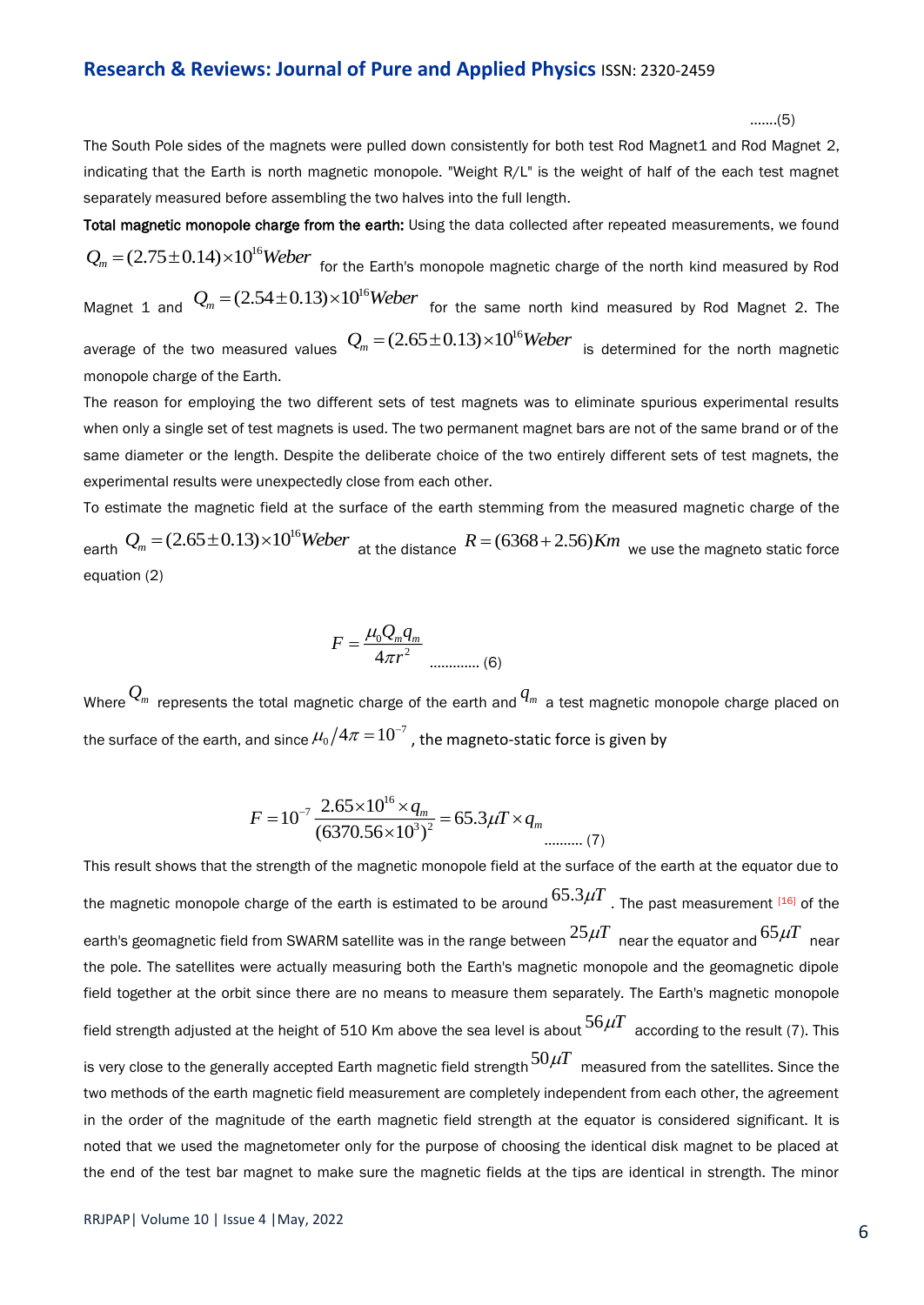difference could be caused by the fact that the laboratory magnetometers used in the satellite are calibrated based on the geomagnetic field of the earth which is known to fluctuate depending on time and location.

Total number of neutrons on the earth: To estimate the total number of neutrons on Earth to calculate the individual magnetic monopole charge of the neutron, the element table  $[17]$  was utilized.

According to the element table in Table 2 the following distribution applies for 99.9 percent of the mass on Earth's elements.

Table 2. To estimate the total number of neutrons on earth to calculate the individual magnetic monopole charge of the neutron, the element table.

| %     | Element   | #Neutron/Proton | Weighted Average N/P |     |
|-------|-----------|-----------------|----------------------|-----|
| 5.63  | Iron      | 30/26           | 168.9/146.38         |     |
| 46.1  | Oxygen    | 8/8             | 368.8/368.8          |     |
| 28.2  | Silicon   | 14/14           | 394.8/394.8          |     |
| 2.33  | Magnesium | 12/12           | 27.96/27.96          |     |
| 8.23  | Aluminium | 14/13           | 115.22/106.99        |     |
| 4.15  | Calcium   | 20/20           | 83/83                |     |
| 2.36  | Sodium    | 12/11           | 28.32/25.96          |     |
| 2.09  | Potassium | 20/19           | 41.8/39.71           |     |
| 0.565 | Titanium  | 26/22           | 14.69/12.43          |     |
| 0.095 | Manganese | 30/25           | 2.85/2.375           |     |
| 0.14  | Hydrogen  | 0/1             | 0/0.14               | (8) |

The mass difference due to the isotopes is included in each element's average atomic mass. Subsequently we find the percentage distribution of the mass of the Earth to be 50.7% neutron and 49.3% proton, and the contribution from electrons is negligible. Using the known total mass of the Earth  $5.972{\times}10^{24}Kg$  and the mass of a single neutron  $1.675{\times}10^{-27}Kg$  the best estimated number of neutrons on the Earth turned out to be  $\# n_{earth} = 1.8076 \times 10^{51}$ .

Magnetic monopole charge of a single neutrino: From these results, the single magnetic monopole charge of a neutron

$$
m_{v} = \frac{Q_{m}}{\# n_{earth}} = (1.46 \pm 0.07) \times 10^{-35} \text{Weber}
$$

Is determined with of confidence level which is the same as that of the neutrino by the principle of the universal charge conservation. This level of the strength of the magnetic charge of the neutron is out of the range by the single neutron magnetic monopole charge detection method that may have been tried in the laboratory. Neutrons pass through a single slit and subjected to a strong magnetic field perpendicular to their path may be used to detect the deviation of their path from the one without the magnetic field. However, there is no report of this type of experiments were performed on neutrons. The key issue in such experiment would be in the possibility of obtaining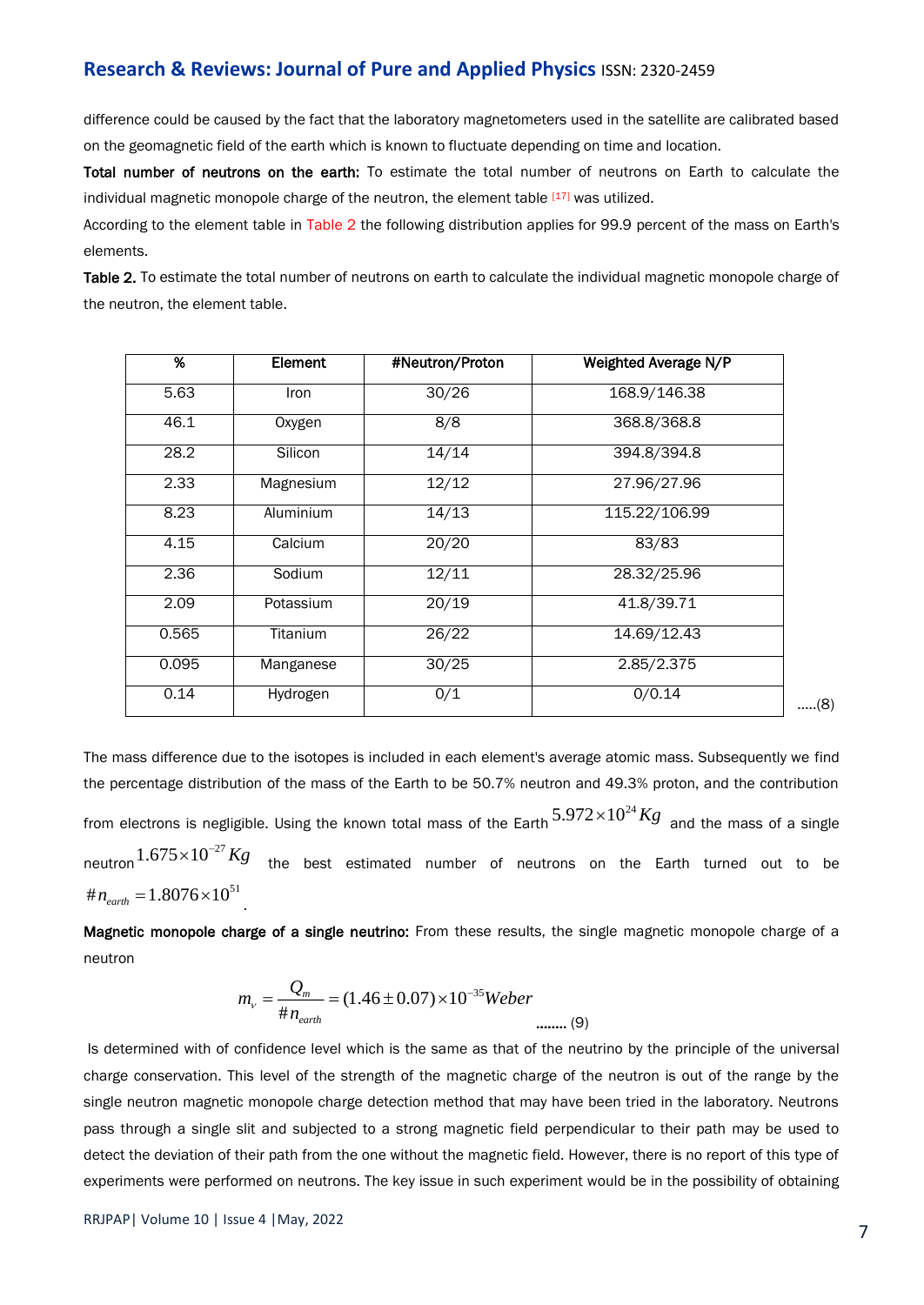the highest strength of the perpendicular magnetic field *vs.* the accuracy of the measurement of the deviation of the neutron's path from the one without the magnetic field.

Experiments were also performed at the opposite side of the globe in Pontianak (0.03109° S, 109.32199° E) Indonesia, Bangkok (13.7524° N, 100.5507° E) Thailand and Chengdu (30.6593° N, 104.0598° E) China. The same north magnetic monopole charge of the Earth was observed in Pontianak 0.03109° S. The experiment performed in Bangkok showed zero tilting effect on the balanced test bar magnets indicating that 13.7524° N latitude is where the effect from the north magnetic monopole effect of the earth cancels the south magnetic pole component of the Earth's geomagnetic field. In Chengdu 30.6593° N, strong geomagnetic field effect of the southpole component (Note: Earth's North Pole is magnetic south-pole) was observed overriding the monopole effect.

 $1.14{\times}10^{-13}$  times smaller than the attractive gravity force between them, assuming that the same number of neutrons comprised each of the two matter objects. This indicates the repulsive magnetic monopole forces among the stars and planets are extremely weak and negligible compared to that of gravity on a planetary or a galactic scale.

Further investigation showed that the repulsive monopole magnetic force between two matter objects is

Comparison with Dirac's predicted magnetic monopole charge: The noted discrepancy of this finding from the results of past studies is that the measured magnetic monopole charge of the neutron does not match Dirac's

$$
g = \frac{N}{2} \frac{\hbar c}{e}
$$

pre  $h$  is Planck's constant and  $N$  is an integer resulting in the calculated Dirac's magnetic monopole charge  $N{\times}0.99{\times}10^{-7}$  .

However, if Dirac's magnetic monopole is taken for the magnetic monopole charge of a neutron, the repulsive magnetic force between matter objects becomes too large to be ignored in celestial mechanics. Newtonian mechanical description of the planetary motion does not work in such cases. *g* Principal<br> *g* Principal<br> *g* Principal<br> *g* encodes<br> *g* encodes<br> *g* =  $N \frac{\mu_0}{4\pi}$ , where

There is a difference in the order of  $10^{28}$  between Dirac's and the present report of the magnetic monopole charge

<sup>35</sup> 1.46 10 *Weber* Dirac's magnetic monopole charge is close to the value 0  $=N\frac{\mu_0}{4\pi}$  where , where  $\mu_{\text{o}} = 4\pi \! \times \! 10^{-7} H$  /  $m$  <sub>is vacuum permeability.</sub>

Vacuum permittivity and magnetic monopole charge connection: It turned out that the measured magnetic monopole charge of a neutron coincides with the value of vacuum permittivity divided by Avogadro's number

$$
8.854 \times 10^{-12} (Faraday / \text{Meter}) / 6.022 \times 10^{23} = 1.47 \times 10^{-35} \text{Weber}
$$
 (10)

The possible reason is because while the vacuum permittivity  $^{\mathcal{E}_0}$  is generally perceived to be associated with

electric field, the Coulomb electric field is actually inversely proportional to  $^{\mathcal{E}_0}$  because of the  $^{4\pi\mathcal{E}_0}$  factor while  $^{\mathcal{E}_0}$  $\mathcal{E}_0$ 

and  $\mu_{0}^{\prime}$  are mutually constrained by the relation  $0^{\mu\nu}0$  which ourcontage  $c = \frac{1}{\sqrt{1 - \frac{1}{c^2}}}$  $\mathcal{E}_0\mu_0$  which surfaces that although  $\mathcal{E}_0$  is which suggests that although $^{\mathcal{E}_0}$  has the unit

 $1$  and  $1$  and  $1$  and  $1$  and  $1$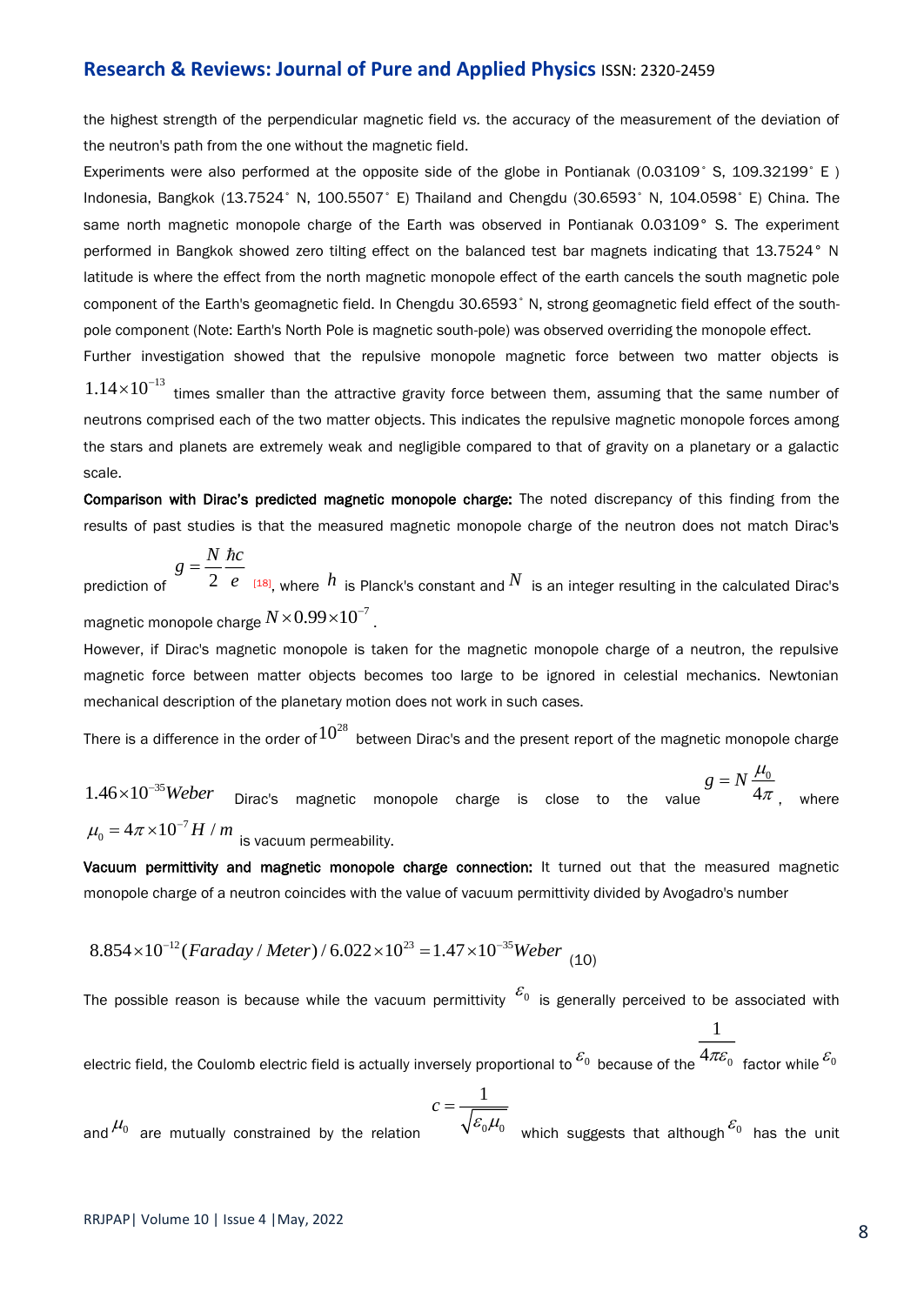Faraday / Meter the vacuum permittivity is directly related to the strength of the magnetic monopole charge density in space.

#### Neutron beta decay process including magnetic monopoles

Based on the principle of the charge conservation in the universe including both the electric and magnetic charges, the full neutron beta decay process can now be presented by

$$
{}_{0}^{1}n_{1} \rightarrow {}_{1}^{1}p_{0} + {}_{-1}^{0}e_{0} + {}_{0}^{0}\overline{V}_{e1} {}_{(11)}
$$

Where the low right-hand side sub-indices indicate the number of conserved magnetic monopole charges. In this picture, W boson is identified as a temporary composite transient state of the particle that has both the magnetic and electric charges before splitting into the electron and antineutrino. As J.J. Steyaert pointed out in his paper, the weak interaction in the standard model could be a manifestation of the magnetic monopole effect in the nuclear interaction processes. This new result of the existence of nonzero magnetic monopole charge prompts Maxwell's equations need to be modified to include the full spectrum of magnetic monopole phenomena that manifest in the universe.

#### Symmetric form of Maxwell's equation

We propose the symmetric form of Maxwell's equations (12) which is based on the experimental confirmation of the magnetic monopole in the form of neutron's static charge and the magnetic current of the traveling neutrinos,

$$
\nabla \cdot \vec{E} = \frac{\rho_e}{\varepsilon_0}
$$
  
\n
$$
\nabla \cdot \vec{B} = \mu_0 \rho_m
$$
  
\n
$$
\nabla \times \vec{E} = -\frac{1}{\varepsilon_0} \frac{\partial \vec{B}}{\partial t} - \frac{1}{\varepsilon_0} \vec{J}_m
$$
  
\n
$$
\nabla \times \vec{B} = \mu_0 \vec{J}_e + \mu_0 \frac{\partial \vec{E}}{\partial t}
$$
 ...... (12)

Where  $\mathcal{P}_m$  is the static magnetic monopole charge density formed by neutrons and  $J_m$  is the magnetic monopole current density from traveling neutrinos. Other researchers have reported similar forms of symmetric Maxwell's equation in the past  $[19]$ . The reason the conventional expression  $V \cdot B = 0$  in the original Maxwell's equation by neutrons and  $\vec{J}_m$  is the magnetic monopole<br>
eported similar forms of symmetric Maxwell's<br>  $\nabla \cdot \vec{B} = 0$  in the original Maxwell's equation<br>
ause magnetic charge density  $\rho_m$  is extremely passed experimental test without measurable inconsistency was because magnetic charge density  $\mathcal{P}_m$  is extremely weak and individually undetectable unless the collective effect from massive number of neutrons is subjected to

the test. The current density  $J_m$  in the third equation does not have net value in free space because of the isotropy of the neutrino's flux, despite massive number of their presence in the universe which explains the absence of this term in the original Maxwell's equation. Magnetic current is observable in the form of magnetic flux when coherent collimated stream of magnetic monopole neutrinos passes along the magnet, forming an air gap loop. The actual effect of the electrical current in a typical copper magnet wire according to equation (12) is to rearrange the flow of the random magnetic current that already exists in space into a coherent collimated stream instead of creating the entire magnetic flux from the empty space.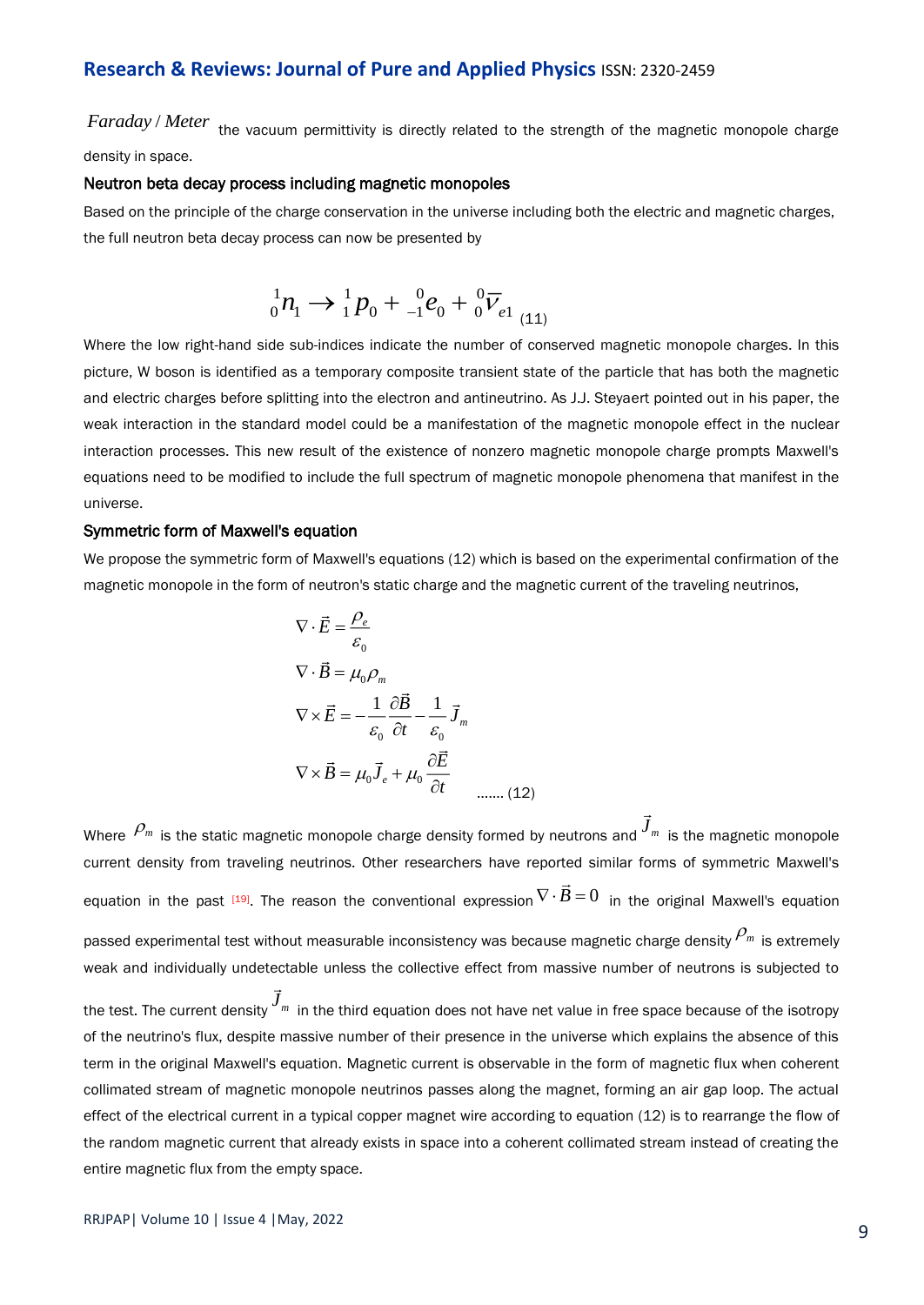Maxwell's equations have not been found to violate any known physical phenomena while questions still remained on why the equations are not symmetric with respect to the magnetism and why there are no individual magnetic monopoles.

Atomic stability condition and the estimated speed of the magnetic monopole neutrinos in the universe Electric field created by traveling magnetic monopoles: The symmetric Maxwell's equation (12) provides a new solution for the electric field created by traveling magnetic monopole neutrino which is given by

$$
\vec{E} = -\frac{1}{4\pi\varepsilon_0} \frac{m_v \vec{U} \times \hat{r}}{r^2}
$$
 ...... (13)

Where  $\ ^{m_\nu}$  is the single magnetic monopole charge and  $\vec{\nu} \,$  is its velocity. This result is a mirror image of the solution of the magnetic field created by moving electric charge in the original Maxwell's equations. According to the classical electro-dynamic description of the atoms, the orbiting electrons radiate photons, lose energy and collapse into the nucleus, which was the cause of the development of quantum mechanics. The core of the puzzle was how the electrons stay afloat from the nucleus and avoid collapse especially the ones in s orbital that has zero angular momentum assuming that the exchange of photon energy allows the electrons with nonzero angular momentum to stay in the orbit. The quantized photonic energy relation  $\,E=h\nu$  was originated from the property of the vacuum space without reference to the presence of electrons nearby. As such, there is a possibility that some unknown external electric fields in space could counteract the attractive Coulomb force between the nucleus and the electron. In fact, the electric field (13) created by traveling magnetic monopole neutrinos could be a candidate for providing the source of such external electric field.

In the absence of a viable mechanical picture of the electron's behavior in atoms, we propose that the electric fields (13) created by traveling magnetic monopole neutrinos in space are responsible for the stability of the atomic structures. The validity of this proposition depends on its ability to address the physical details in the understanding of the universe in accordance with the numerical and observational data.

Electromechanical atomic stability condition: To maintain the atomic stability, the vacuum electric field (13) created by the traveling magnetic monopole neutrinos must have equivalent strength as the Coulomb electrostatic field of the proton

$$
E = \frac{1}{4\pi\varepsilon_0} \frac{e}{r^2}
$$
 (14)

To prevent the electron from collapsing into the proton based on the electro-dynamic principle.

The two electric fields (13) and (14) are of different geometrical types since one (13) is of cylindrical geometry and the other (14) is radial in spherical form. However, depending on the frequency of the large number of directionally varying magnetic monopoles passing by the proton, the two fields counteract each other and keep the electron in a constant agitating and rotating state. The unique combination of these two geometrically different electric fields creates enormous complexity due to the massive number of randomly traveling background neutrinos. In all these cases, unless the order of magnitude of the strengths of the electric field (13) and (14) are within the same range, the electron will either collapse into the proton or fly away out of the boundary of the atomic orbit.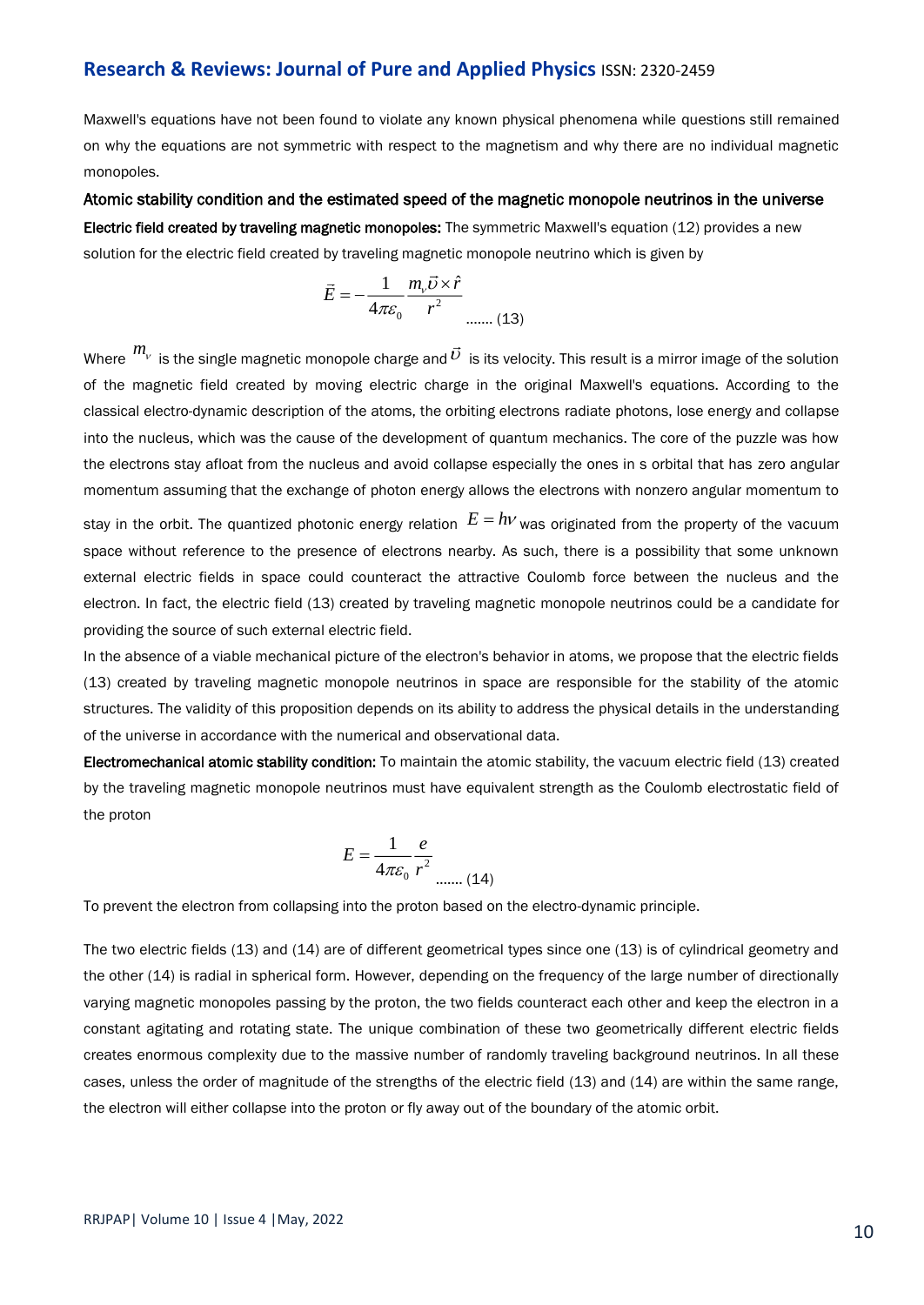Estimated speed of magnetic monopole neutrinos in the universe: By equating the electric field (13) at  $\,\theta$  = 90 $^{\circ}$  (  $\vec{v} \perp \hat{r}$ ) and (14), the optimum speed of the magnetic monopoles to prevent the collapse of the electron-proton substructure turns out to be

$$
U = \frac{e}{m_v}
$$
 (15)

For the charge of an electron  $e = 1.6021766 \times 10^{-19} Coulomb$  and the measured magnetic monopole charge  $m_{_V}$  =  $1.46{\times}10^{-35}$ Weber  $\,$  we find the speed of the magnetic monopole neutrino  $1.098{\times}10^{16}$  m  $/$  sec  $\,$  which is  $3.655{\times}10^7$  times the speed of light to be able to stabilize the hydrogen atom and/or all the atoms since there is no dependency on r in the relation (15).

This result indicates that the calculated speed of the background neutrinos that is needed to stabilize the atomic structure is universally identical regardless of the specific atomic numbers or where the atom is located, and this particular speed of neutrino's travel is necessary to maintain the stability of the entire architecture of the material universe without having to resort to quantum mechanical uncertainty according to this particular electromechanical model.

In fact, the negative mass squared problem of the neutrino experiments reported by the five major institutions has prompted the suspicion that, after all, neutrinos may not be ordinary matter particles. Stationary neutrinos have not been detected so far which is necessary to prove neutrinos are ordinary matter particles. Also, there is no evidence of right handed neutrinos which are most likely to be observed if neutrinos can be stationary. Neutrinos have the unusual property of the mass oscillation between flavors which has not been observed in the electron families. Despite the recent success of the detection of the nonzero rest mass of neutrinos, there are too many inconsistencies to fit neutrinos into the category of the ordinary inside light cone particles and that the simplest possible way to resolve the mystery of the neutrinos may be to change our point of view and determine that neutrinos are actually tachyons. The most glaring inconsistency is in the fact that the vast majority of the neutrinos <sup>[20]</sup> in the universe are not detectable and few of the detected neutrinos have their speed close to the speed of light which doesn't necessarily prove that the rest of the neutrinos would also be traveling close to the speed of light since neutrinos, as fermions, are not required to have the fixed speed of travel. If most of them are not stationary, based on the fact that stationary state neutrinos have not been detected, the only possibility is that the vast majority of them must be traveling extremely faster than the speed of light which is consistent with the negative mass squared problems reported by the earlier experimental results. As such, despite the questionable possibility that the background neutrinos could travel  $3.655{\times}10^7$  times the speed of light, we proceed to investigate further to see what else can be found from the same proposition.

#### Vacuum electric field, quantum mechanical uncertainty and dark energy

**Vacuum electric field:** The vacuum electric field  $E(\vec{r},t)$  created by the fast-traveling magnetic monopole tachyonic neutrinos in the background is given by

$$
\vec{E}(\vec{r},t) = \sum_{i=1}^{N} \frac{1}{4\pi \varepsilon_0} \frac{m_v \vec{v}_i \times (\vec{r} - \vec{r}_i(t))}{\left| (\vec{r} - \vec{r}_i(t)) \right|^3}
$$
 ...... (16)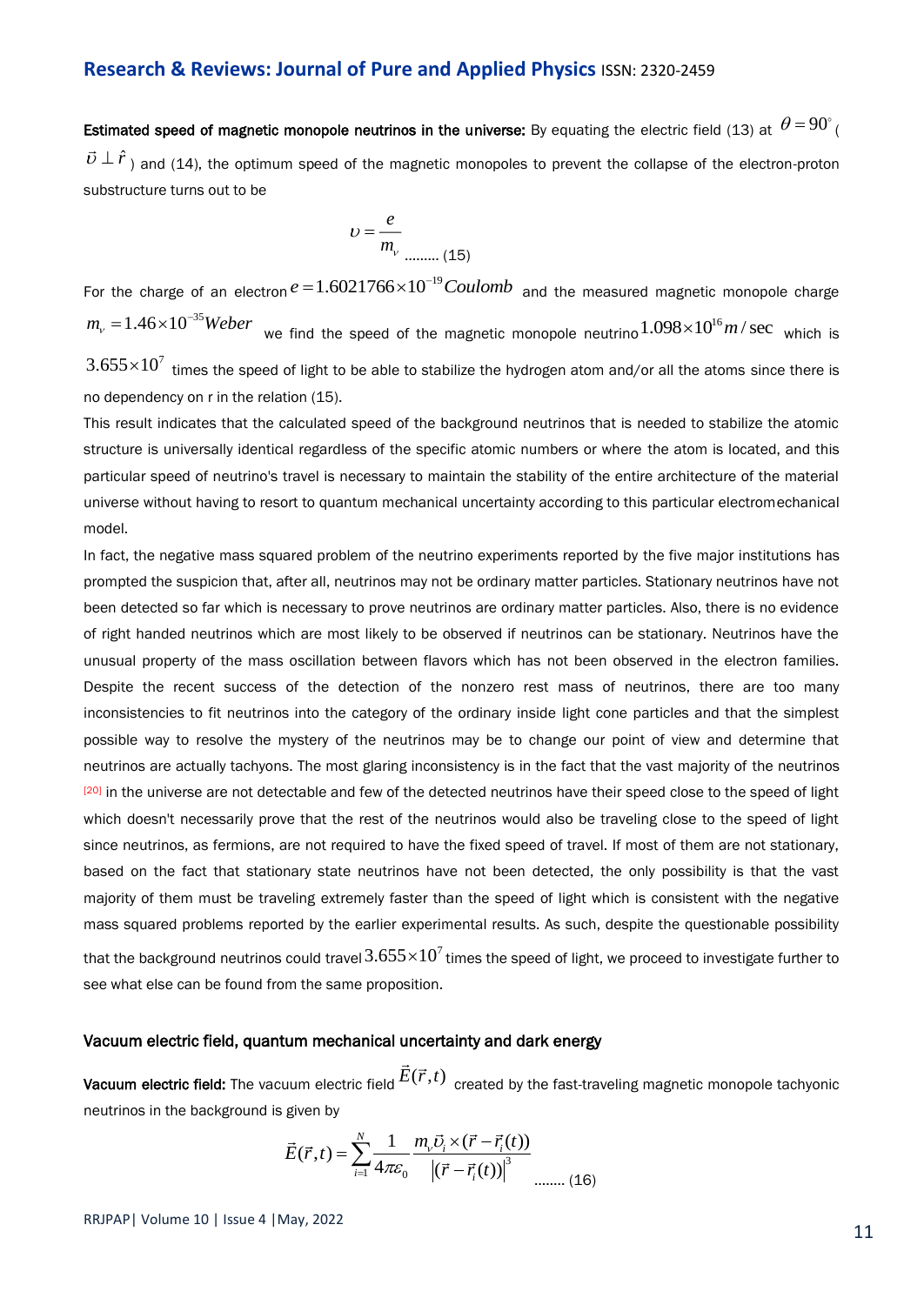Which is a multiple sum of the individual electric fields (13), where  $m_\nu$  is the magnetic monopole charge of the neutrino  $\vec{v_i}$  is its velocity,  $\vec{r_i}(t)$  is the position of the particle at time  $^t$  and  $N$  is the total number of neutrinos in the universe which is estimated to be in the order of  $10^{79}$   $_{\left[21\right]}$ 

Repulsive potential energy created by magnetic monopole neutrinos: The uniformly distributed superluminal magnetic monopole neutrinos accumulate repulsive magnetic potential energy in space which is written in differential form

$$
dU_r = \frac{\mu_0 \rho_m \left(\frac{4}{3}\pi r^3\right)}{4\pi r} d\left(\rho_m \left(\frac{4}{3}\pi r^3\right)\right)_{\dots \dots (17)}
$$

Where  $\mathcal{P}_m$  is the magnetic monopole charge density in the universe.

Calculation of *U<sup>r</sup>* over the radius of the observable universe identified the repulsive magnetic potential energy from the uniformly distributed magnetic monopole neutrinos given by

$$
U_r = \frac{3\mu_0 N^2 m_v^2}{20\pi R} \text{Joule}_{\text{num. (18)}}
$$

Where  $R$  is the radius of the observable universe $^{4.4\times10^{26}$  meter <sub>[22],</sub>  $N$  is the total number of magnetic monopole neutrinos which is in the order of  $10^{79}$  and  $m_{\scriptscriptstyle V}$  is the single magnetic monopole charge  $1.46{\times}10^{-35}$ Weber <sub>and</sub>  $\mu_{\rm 0} = 4\pi{\times}10^{-7}$  H  $\!/$  m , and the vacuum energy in this particular case is  $U_r = 2.907 \times 10^{54}$  Joule

Since nature tends to move toward the lowest energy state whenever possible, the universe has to expand to reduce its repulsive vacuum potential energy according to the result (18).

Total energy created by the electric field carried along by traveling magnetic monopole neutrinos: There is also energy created by the interaction of the electric fields carried along by the traveling magnetic monopoles represented by the expression (13). For example, when two neutrinos travel in parallel trajectory, there is repulsive electric force perpendicular to both the direction of their travel and the line connecting the two neutrinos because the directions of the two cylindrical electric fields run against each other. Also, when two neutrinos travel in opposite direction passing each other in parallel trajectory, there is attractive interaction perpendicular to both the direction of their travel and the line connecting the two. As such, any type of interactions between the electric fields generated by traveling magnetic monopoles does not directly contribute to either attraction or repulsion among the neutrinos themselves while they still create the energy. In general, energy is related to either attraction or repulsion among the material objects in both the case of gravitation and static electromagnetism but this is a new form of energy because the lines of force do not connect the two objects in action.

The energy created by these interactions is represented by

$$
dU = \frac{m_{v}nv\frac{4}{3}\pi r^{3}}{4\pi\varepsilon_{0}r}d\left(m_{v}nv\frac{4}{3}\pi r^{3}\right)_{\dots} (19)
$$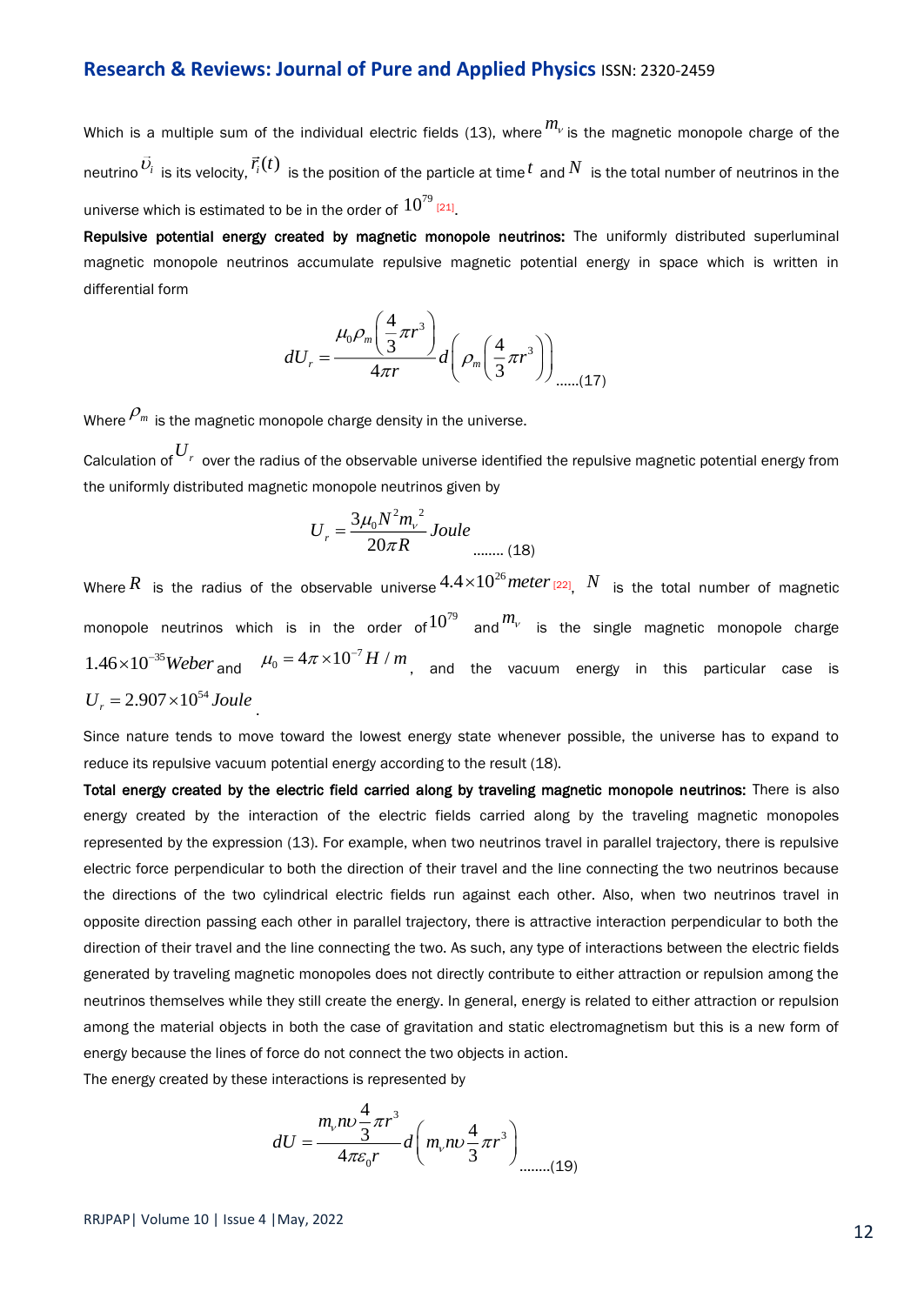Where  $^{\prime\prime}$  is the number density of neutrinos in space  $^{\prime\prime\prime}$  is neutrino's magnetic monopole charge and  $^{\prime\prime}$  is the speed of the traveling background neutrinos. By integrating (19) over the radius  $R$   $\,$  (  $^{4.4\times 10^{26} }$  *meter*  $)$  of the observable universe, the total electric vacuum energy of the universe is found

$$
U_{electric} = 3.13 \times 10^{103} Joules
$$
 ......(20)

We identify this energy as the main part of the dark energy that does not directly contribute to the expansion but there to support the structural integrity of the material universe. From the perspective of quantum field theory, the fact that the force lines of this interaction do not connect directly the two objects in motion yet they accumulate large amount of energy in space is consistent with the fact that photons as bosons in quantum field theory do not obey Pauli's exclusion principle since they are created by the traveling tachyonic magnetic monopoles (fermions) as spiraling electric fields according to Maxwell's equation.

$$
\frac{U}{\frac{4}{3}\pi R^3} = \frac{1}{2}\varepsilon_0 E^2
$$

Strength of vacuum electric field: Using the relation  $^{-\frac{4}{3}}\pi R$ we obtain the strength of the vacuum electric field (16) given by

#### $|E| = 1.41 \times 10^{17}$  *Newton* / Coulomb ……. (21)

Considering the rigidity of the medium determines the upper limit of the frequency of the waves it carries in general, this is considered a strong vacuum electric field as a medium to handle ultra-high frequency electromagnetic waves propagating in space. The rapidly fluctuating background electric field has the average strength same as the Coulomb electric field at the distance $10^{-13}m$  from the proton which is larger than proton's charge radius but smaller than Bohr radius $5.3{\times}10^{-11}m$  , , where  $\mathcal{L}$ which serves both as a mechanism for quantum fluctuation and also as a medium for electromagnetic wave propagation in space traditionally known as Aether.

Origins of quantum mechanical uncertainty and non-locality: The equation of motion of a free electron in vacuum using the vacuum electric field (16) is written,

$$
m_e \frac{d^2 \vec{r}}{dt^2} + \frac{e}{4\pi \varepsilon_0} \sum_{i=1}^N \frac{m_v \vec{U}_i \times (\vec{r} - \vec{r}_i(t))}{|\left(\vec{r} - \vec{r}_i(t)\right)|^3} = 0
$$
 ...... (22)

This defines the inertial mass of the electron in the vacuum. The motion of a charged particle in free space is restricted by the presence of the rigid fluctuating electric field, yet the particle's position and momentum are not precisely determined on the microscopic scale.

The quantum particle's position and momentum in free space are under constant interference of the magnetic monopole current of the neutrinos that have random characteristics in motion. This indicates that in addition to the contribution to dark energy, the stochastic interaction between the traveling magnetic monopole neutrinos and charged particles causes the quantum mechanical uncertainty of position and momentum without apparent external forces of known origin.

Subsequently we write the full equation of motion of an electron in an isolated hydrogen atom in space as

$$
m_e \frac{d^2 \vec{r}}{dt^2} + \frac{e}{4\pi \varepsilon_0} \sum_{i=1}^N \frac{m_v \vec{v}_i \times (\vec{r} - \vec{r}_i(t))}{\left| (\vec{r} - \vec{r}_i(t)) \right|^3} + \frac{e^2}{4\pi \varepsilon_0 r^2} = 0
$$
 ......(23)

Where  $\frac{m_e}{m_e}$  is the mass of the electron and  $\frac{e}{m_e}$  is the single electronic charge.

RRJPAP| Volume 10 | Issue 4 |May, 2022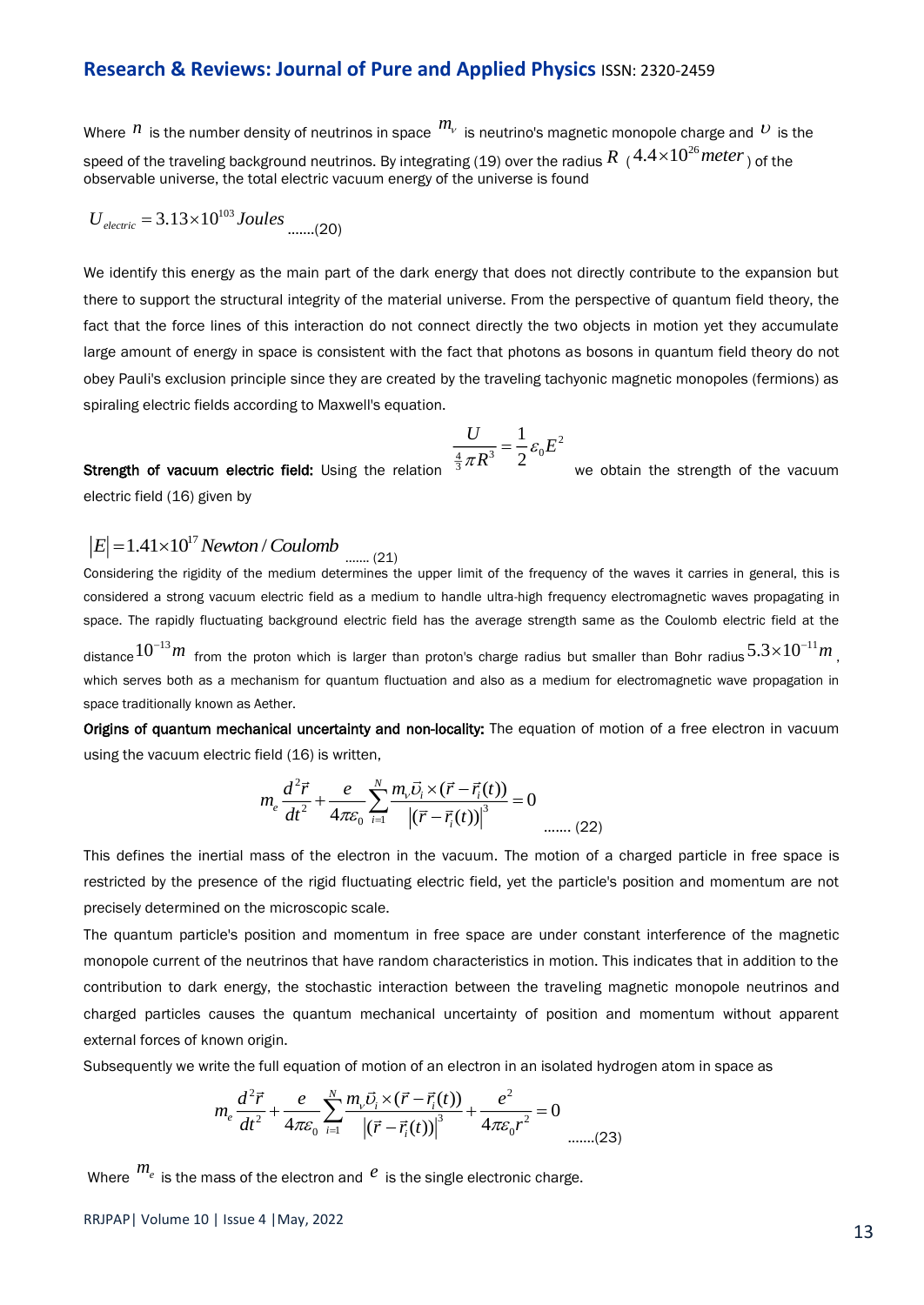Equations (22) and (23) may be reduced into probabilistic statistical forms to obtain meaningful physical information on the electron because there are no means to predict the precise motions of each and every individual tachyonic magnetic monopole neutrinos in the universe other than the physical constraints that they are expected to observe collectively. A mathematical reduction of the equations (22) and (23) into probabilistic forms, the task of which is out of the scope of the present report, is expected to result into a formal structure reminiscent to Schrödinger equation when the following constraints are applied.

In general, fermions do not have a fixed speed of travel and a case was projected where tachyonic magnetic monopole neutrinos have a Maxwell-Boltzmann type velocity distribution like gas molecules peaking around

 $1.095\times 10^{16} m/\sec$  and tapering off to zero at both the speed of infinity and speed of light at the low end. However, since tachyonic neutrinos do not have inertial mass, such as matter particles, nor their motion is influenced by ambient temperature, it is concluded that their velocity distribution must be radically different and

$$
\sum_{i=1}^N m_i \vec{v}_i = 0
$$

.

close to a delta-function peaking at  $1.095{\times}10^{16}m/\,\text{sec}$  <sub>in addition to the isotropy condition  $\overset{\text{rel}}{=}$ </sub>

On the other hand, the arguments against the legitimacy of quantum mechanics, for example, action at far great distance, non-locality, quantum entanglement, hidden variables and incompleteness of quantum mechanics [23], are expected consequences of the theoretical efforts to incorporate the inherent interference from the superluminal tachyonic magnetic monopoles in space that is missing in the local probabilistic description of the classical quantum mechanics since  $3.655\times10^7\,$  times the speed of light is almost instant to reach the far side of the universe in practical sense.

#### RESULTS AND DISCUSSION

Prediction of the expanding universe and the calculation of the dark energy using the quantum stability condition (15) were not an intended objective at the start of this investigation. We were investigating the mechanical stability aspects of the atoms using the solution from the new symmetric Maxell's equations based on the measured magnetic monopole charge of the neutrinos. The behavior of the electrons in s-orbital prompted the proposition of the atomic stability condition using the new solution of the electric field created by traveling magnetic monopoles.

The incredibly fast speed of travel of these particles assures their uniform density in the vast space and it creates large sums of vacuum energy due to the interactions among the neutrino's velocity induced electric fields (13). The existence of the stable atomic structures and the material universe is not compatible without such a paradoxical arrangement since the undetermined mechanical aspect of the quantum uncertainty is supported by the electric fields created by the traveling background magnetic monopole neutrinos, which is the basis of the existence of the material universe.

In a most recent development, neutrinos were observed to change flavors while traveling in space, especially when they emerged out of the South Pole of the Earth according to the recent experimental report  $[24]$ . Since the neutrino's magnetic monopole is north kind, the background neutrinos in space are pulled into Earth's North Pole (which is magnetic south-pole), pass through the Earth's rotation axis and exit South Pole with changed flavor and gained energy, which explains the experimental result. This means the neutrinos that disappeared into the background after losing energy came back to be detected due to the energy-exchange interactions between the traveling north magnetic monopole neutrinos and the Earth's geomagnetic field. This experimental result suggests that it is not the mass but the magnetic monopole charge of the neutrinos that activates neutrinos to gain energy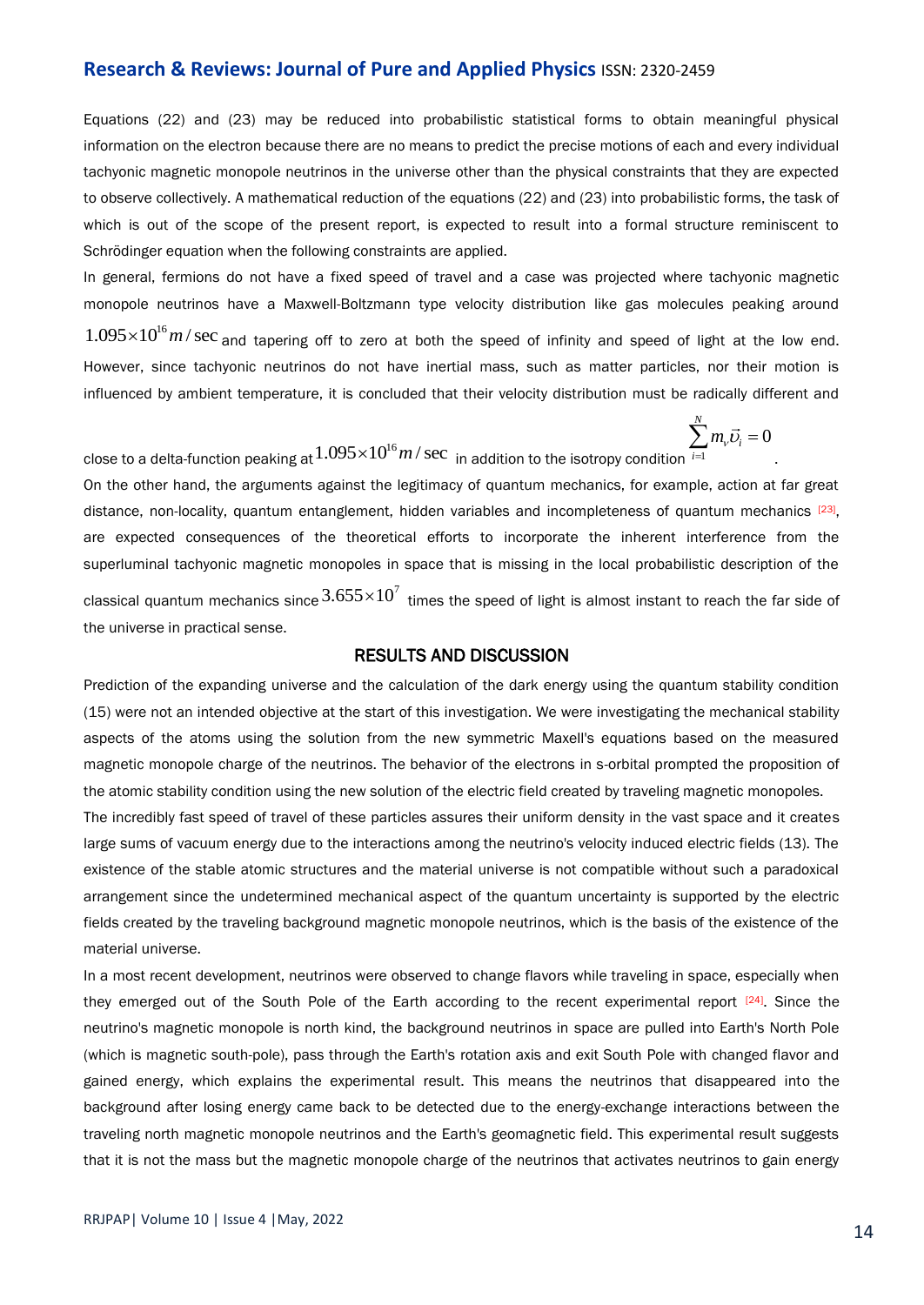and change flavors. It was also reported that the solar wind tends to move more toward North Pole than toward South Pole which was a mystery. The mystery may be resolved if the two neutrons (as north magnetic monopoles) inside the helium ion nuclei which comprises one of the major components of the solar wind are attracted toward North Pole (south magnetic pole) and repelled by South Pole (north magnetic pole).

#### **CONCLUSION**

We tested the hypothesis that neutrons could have magnetic monopole charge by measuring the collective effect from the massive number of neutrons inside the earth on the two accurately balanced test bar magnets. Following the definite non-zero result of neutron's magnetic monopole charge from the measurement, we generalized Maxwell's equation to symmetrical form since the charge conservation principle dictates neutrinos also must have magnetic monopole charge.

Assuming that quantum particles must have a certain level of kinematical aspects in their behavior in addition to the statistical one, we postulated that many of the background neutrinos should affect the dynamics of the electrons orbiting the nucleus. This was considered natural since traveling magnetic monopoles generate spiraling electric field on their paths according to the symmetric form of Maxwell's equation. The strength of the electric field created by the traveling magnetic monopoles should be comparable to the binding energy of the electron in atomic structures in s-orbit to guarantee a stable atomic structure and consequently the universe. From this result, we concluded that the stochastic nature of the quantum phenomena is due to the random motion of the background neutrinos creating chaotic electric field in vacuum, "stabilized" due to their uniform density. This pervading invisible and undetectable random electric field in space is also identified as the essence of the medium for the electromagnetic wave propagation known as Aether. We subsequently obtained the mathematical expression for the energy created by the pervading electric field caused by traveling neutrinos which matches with the estimated dark energy reported by other researchers.

The speed of neutrinos was calculated without the prior restriction from the result of special relativity because Maxwell's equation has no previous record of having failed the experimental test. While the speed of light limit applies to matter particles that obey Newtonian mechanical principle, there is no evidence showing that neutrinos have the same mechanical property as matter particles that follow Newton's law of motion since stationary neutrinos have never been found despite the sheer number of their existence in the universe. The previous measurement of the non-zero mass of the neutrinos by experiment doesn't necessarily prove neutrinos can be stationary. Since the first law of Newtonian mechanics states that "a body continues in its state of rest, or in uniform motion in a straight line, unless acted upon by a force", there must be verifiable existence of stationary state, for the object can be subjected to Newtonian mechanical principle. Absence of stationary state of neutrinos means neutrinos cannot be subjected to special relativity and therefore the imposition of the speed of light limitation onto neutrinos, after all, was an overreach generalization that it didn't have its original compass. Also, from the practical technological point of view, the property of the vacuum space filled with tachyonic magnetic monopole neutrinos could provide us with a clue on how to maneuver the vast space of the universe without having to rely on the conventional propulsion technology considering that the understanding of the physical property of the medium that needs to get across is the first step to find the key for the necessary technology.

#### ACKNOWLEDGEMENT

It was after accidentally noticing the significant tilting of the compass needle in the high latitude geographical regions of the Earth in 2017 that we suspected there must be some kind of geocentric magnetic field that affects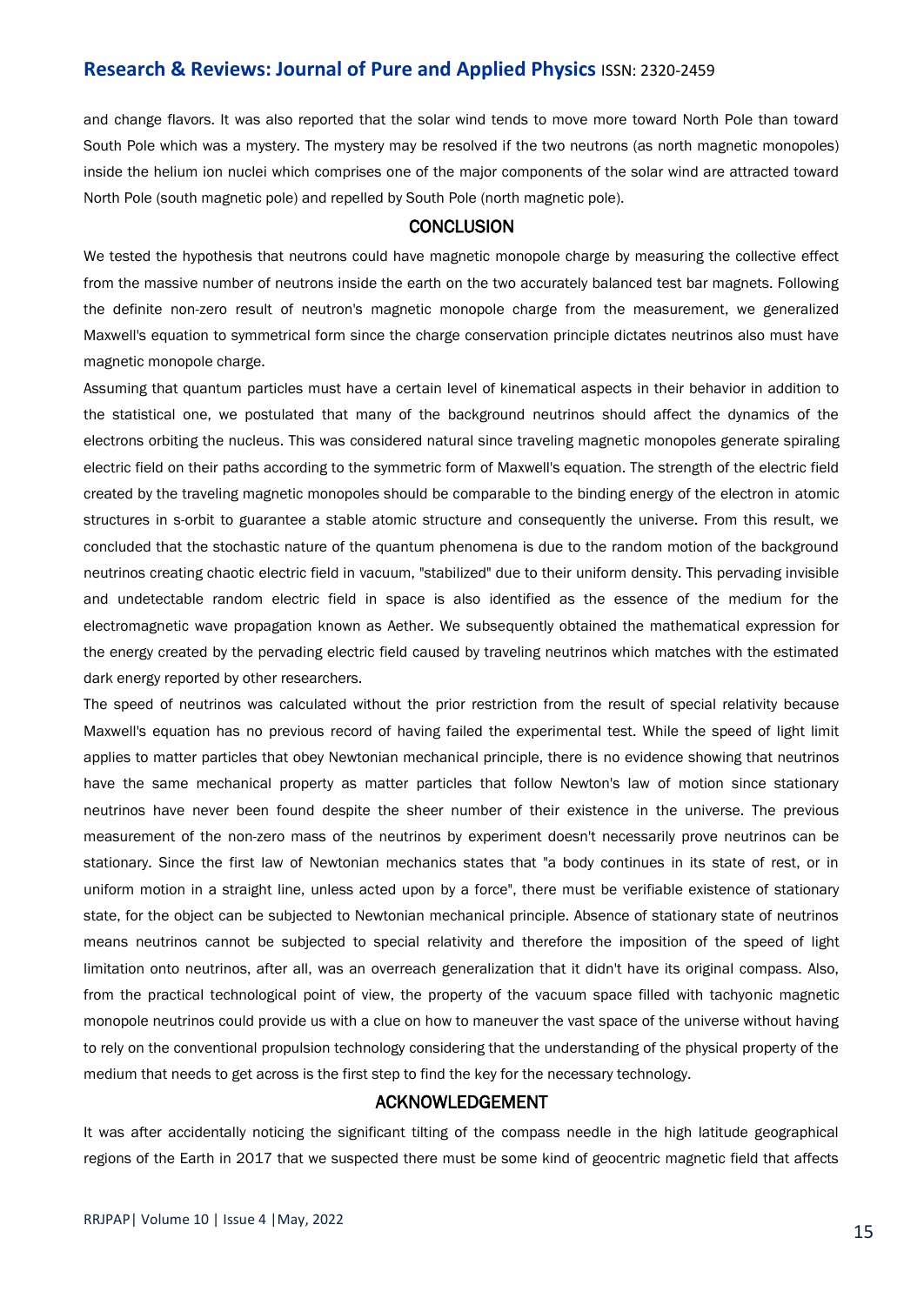the balance of the compass needle since the compass manufacturers will not roll out their compasses in such an unbalanced state. Since we have wondered why there are no magnetic monopoles in the universe, it came to the conclusion that, if there is magnetic monopole field emanating from the Earth, the tilting effect of the balanced test bar magnet due to the vertical component of the geomagnetic field must be isolated by all means to accurately account for the Earth's collective magnetic monopole field originating from all the neutrons. This was the course of event that spurred the decision for the experiment to detect the earth's magnetic monopole field. The first author is grateful to his mentors of early days who taught him the wonders of mathematics and physics.

#### **REFERENCES**

- 1. Dirac PAM. [Quantised singularities in the electromagnetic field.](https://royalsocietypublishing.org/doi/abs/10.1098/rspa.1931.0130) Proc R Soc London A; 1931: 133-160.
- 2. Hooft TG[. Magnetic monopoles in unified theories.](https://cds.cern.ch/record/416338/files/CM-P00060463.pdf) Nucl Phys. 79; 1974: 2764.
- 3. Polyakov AM. [Particle spectrum in quantum field theory.](https://inspirehep.net/literature/90679) JETP Lett. 20; 1974: 194-195.
- 4. Chodos A, et al. [The neutrino as a tachyon.](https://scholarworks.iu.edu/dspace/bitstream/handle/2022/20737/The%20neutrino%20as%20a%20tachyon.pdf;sequence=1) Phys Lett B. 150; 1985: 431-435.
- 5. Recami E[. Tachyons, monopoles and related topics.](https://www.osti.gov/etdeweb/biblio/5877407) 1978.
- 6. Bilaniuk OMP, et al. [Meta Relativity.](https://aapt.scitation.org/doi/abs/10.1119/1.1941773) Am J Phys. 30; 1962: 718.
- 7. Bilaniuk OMP, et al. [Particles beyond the light barrier.](https://www-liphy.univ-grenoble-alpes.fr/pagesperso/bahram/Relativite/Biblio/Bilaniuk_sudarshan_1969.pdf) Phys Today. 5; 1969: 43.
- 8. Frampton PH, et al. [Third workshop on grand unification: University of North Carolina, Chapel Hill April](https://www.google.co.in/books/edition/Third_Workshop_on_Grand_Unification/nIXlBwAAQBAJ?hl=en&gbpv=1&dq=Third+workshop+on+grand+unification&pg=PR7&printsec=frontcover)  [15-17;](https://www.google.co.in/books/edition/Third_Workshop_on_Grand_Unification/nIXlBwAAQBAJ?hl=en&gbpv=1&dq=Third+workshop+on+grand+unification&pg=PR7&printsec=frontcover) 1982: 258.
- 9. Pati JC, et al[. Lepton number as the fourth color.](https://journals.aps.org/prd/abstract/10.1103/PhysRevD.11.703.2) Phys Rev D. 11; 1975: 275-289.
- 10. Polchinski J. [String Theory: Volume 1, an Introduction to the Bosonic String.](https://fntic.univ-ouargla.dz/images/biblio/InfoPDF/279.pdf) Cambridge University Press. 1998: 4.
- 11. Steyaert J.J. [The Neutrino as a tachyonic non-charged light magnetic monopole?](https://link.springer.com/chapter/10.1007/978-3-642-73679-7_16#chapter-info) Neutrino Physics. 1998: 159-162.
- 12. Loureiro A, et al. [Upper bound of neutrino masses from combined cosmological observations and](https://journals.aps.org/prl/abstract/10.1103/PhysRevLett.123.081301)  [particle physics experiments.](https://journals.aps.org/prl/abstract/10.1103/PhysRevLett.123.081301) Phys Rev Lett. 123; 2019: 081301.
- 13. Khan TA. et al. [Geomagnetic field measurement at earth surface: Flash flood forecasting using tesla](https://ieeexplore.ieee.org/abstract/document/8215991)  [meter.](https://ieeexplore.ieee.org/abstract/document/8215991) International Conference on Engineering Technology and Technopreneurship (ICE2T). 2017.
- 14. University of Waikato. 2015.
- 15. Basic Relationships. Geophysics.ou.edu. Archived from the original on 2010-07-09.Retrieved 2009- 10-19.
- 16. Finlay CC, et al. [International geomagnetic reference field: The eleventh generation.](https://academic.oup.com/gji/article/183/3/1216/637157?login=true) Geophys J Int. 183; 2010: 1216–1230.
- 17. Abundance of elements in the earth's crust and in the sea. CRC Handbook of Chemistry and Physics. 97th edition. 2016–2017: 14-17.
- 18. Jackiw R. [Dirac's Magnetic Monopoles](https://arxiv.org/pdf/hep-th/0212058.pdf). arxiv. 2000.
- 19. Birula BI, et al. [Magnetic Monopoles in the hydrodynamic formulation of quantum mechanics.](https://journals.aps.org/prd/abstract/10.1103/PhysRevD.3.2410) Phys Rev D. 3; 1971: 2410.
- 20. Robertson RGH. et al. Limit on ν e [mass from observation of the β decay of molecular tritium](https://journals.aps.org/prl/abstract/10.1103/PhysRevLett.67.957). Phys Rev Lett. 67; 1991: 957.
- 21. Uggla C. Spacetime Singularities. Einstein Online. 2 (1002). Archived from the original on 2017-01-24. Retrieved 2015-10-20.